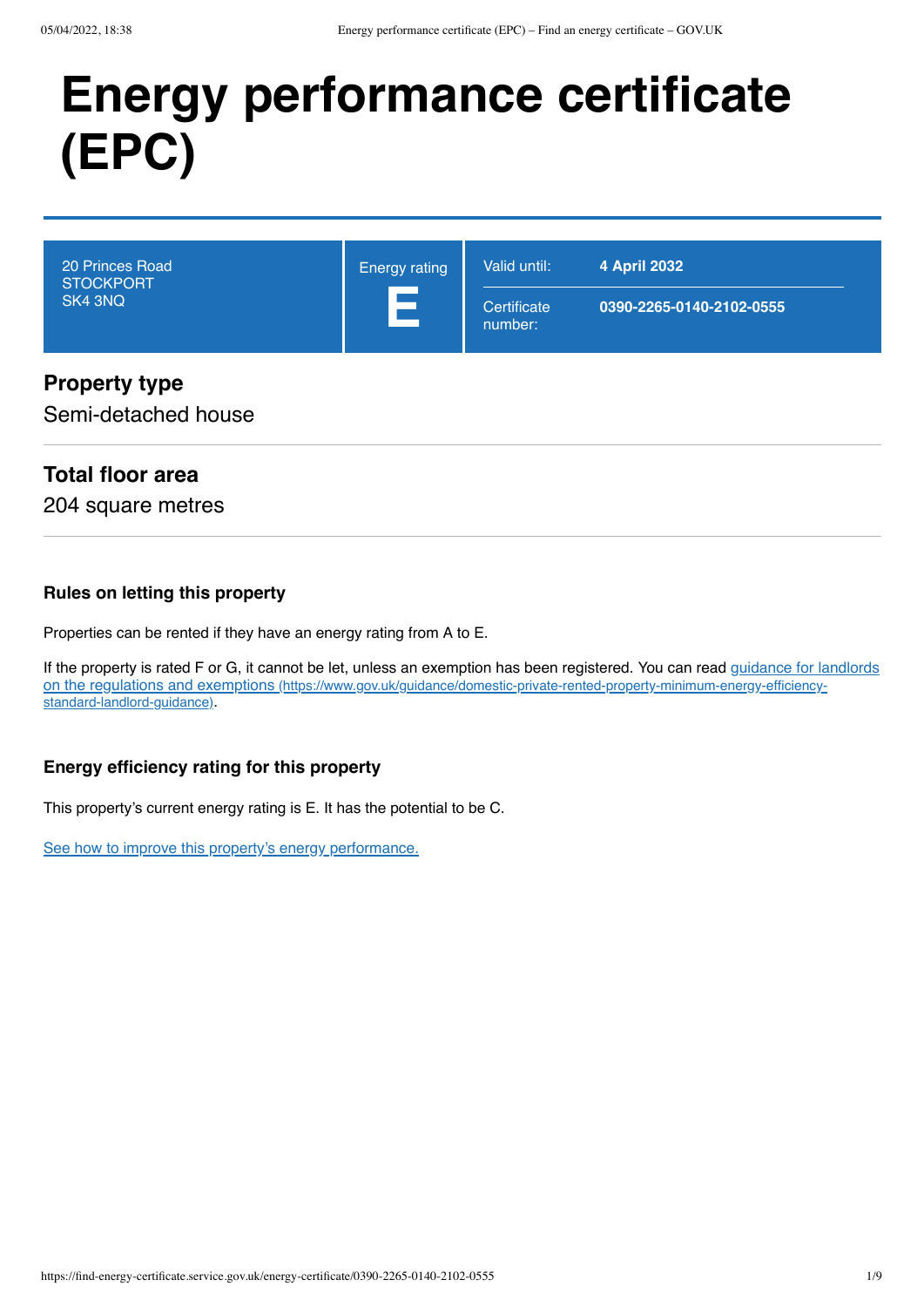| <b>Score</b> | <b>Energy rating</b> | <b>Current</b> | <b>Potential</b> |
|--------------|----------------------|----------------|------------------|
| $92 +$       | Ą                    |                |                  |
| 81-91        | В                    |                |                  |
| 69-80        | $\mathbf C$          |                | 77   C           |
| 55-68        | ID.                  |                |                  |
| 39-54        | Е                    | 49   E         |                  |
| $21 - 38$    | F                    |                |                  |
| $1 - 20$     | <b>Ay</b>            |                |                  |

The graph shows this property's current and potential energy efficiency.

Properties are given a rating from A (most efficient) to G (least efficient).

Properties are also given a score. The higher the number the lower your fuel bills are likely to be.

For properties in England and Wales:

- the average energy rating is D
- the average energy score is 60

#### **Breakdown of property's energy performance**

This section shows the energy performance for features of this property. The assessment does not consider the condition of a feature and how well it is working.

Each feature is assessed as one of the following:

- very good (most efficient)
- good
- average
- poor
- very poor (least efficient)

When the description says "assumed", it means that the feature could not be inspected and an assumption has been made based on the property's age and type.

| <b>Feature</b> | <b>Description</b>                             | Rating    |
|----------------|------------------------------------------------|-----------|
| Wall           | Solid brick, as built, no insulation (assumed) | Very poor |
| Wall           | Cavity wall, as built, no insulation (assumed) | Poor      |
| Roof           | Pitched, 200 mm loft insulation                | Good      |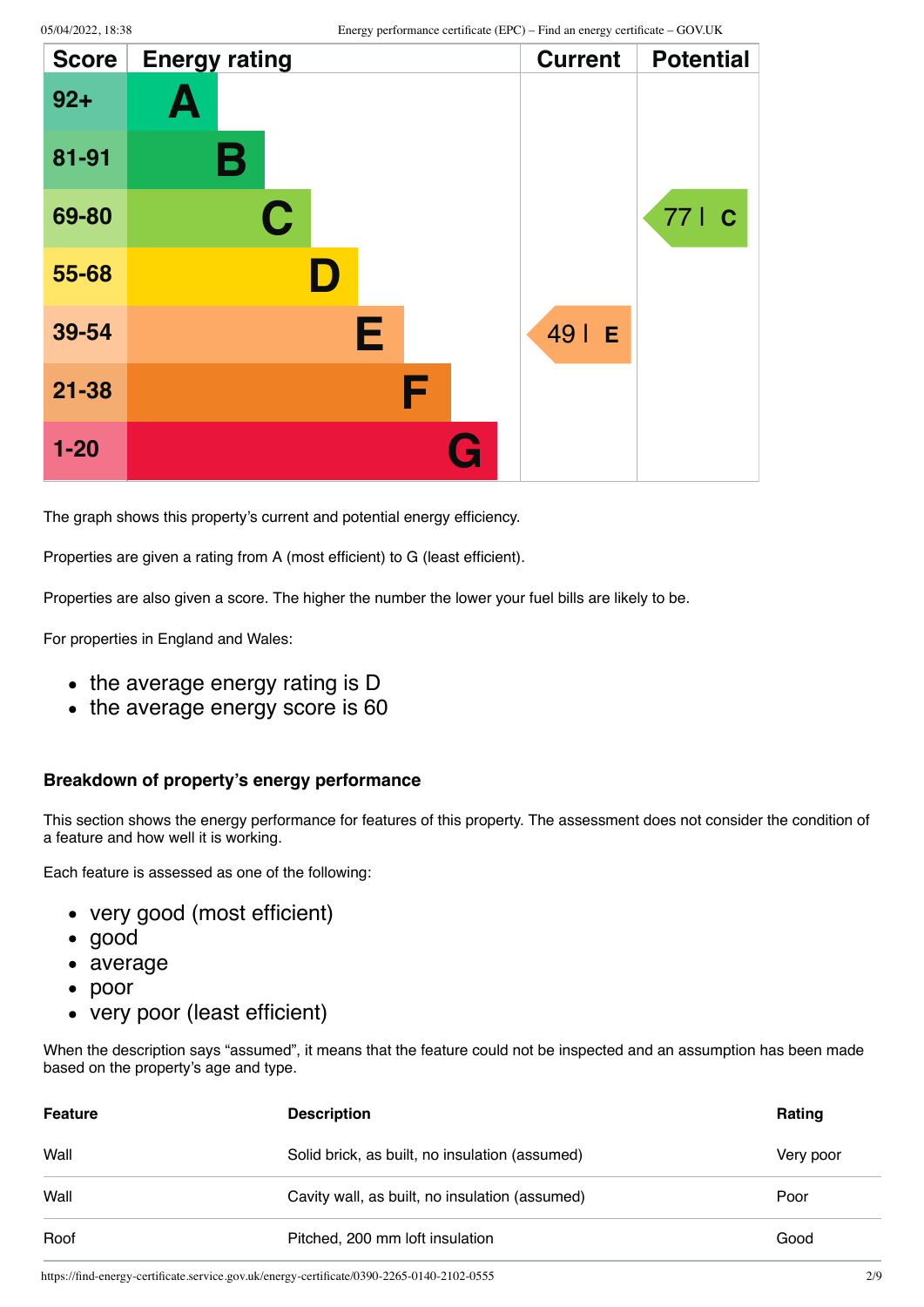05/04/2022, 18:38 Energy performance certificate (EPC) – Find an energy certificate – GOV.UK

| <b>Feature</b>       | <b>Description</b>                          | Rating    |
|----------------------|---------------------------------------------|-----------|
| Roof                 | Pitched, no insulation (assumed)            | Very poor |
| Roof                 | Roof room(s), no insulation (assumed)       | Very poor |
| Window               | Some double glazing                         | Poor      |
| Main heating         | Boiler and radiators, mains gas             | Good      |
| Main heating control | Programmer, room thermostat and TRVs        | Good      |
| Hot water            | From main system                            | Good      |
| Lighting             | Low energy lighting in 81% of fixed outlets | Very good |
| Floor                | Solid, no insulation (assumed)              | N/A       |
| Floor                | To unheated space, no insulation (assumed)  | N/A       |
| Floor                | Suspended, no insulation (assumed)          | N/A       |
| Secondary heating    | Portable electric heaters (assumed)         | N/A       |

# **Primary energy use**

The primary energy use for this property per year is 291 kilowatt hours per square metre (kWh/m2).

What is primary energy use?  $\blacktriangleright$ 

# **Additional information**

Additional information about this property:

Cavity fill is recommended

#### **Environmental impact of this property**

This property's current environmental impact rating is E. It has the potential to be C.

Properties are rated in a scale from A to G based on how much carbon dioxide (CO2) they produce.

Properties with an A rating produce less CO2 than G rated properties.

### **An average household produces**

6 tonnes of CO2

### **This property produces**

10.0 tonnes of CO2

## **This property's potential production**

4.6 tonnes of CO2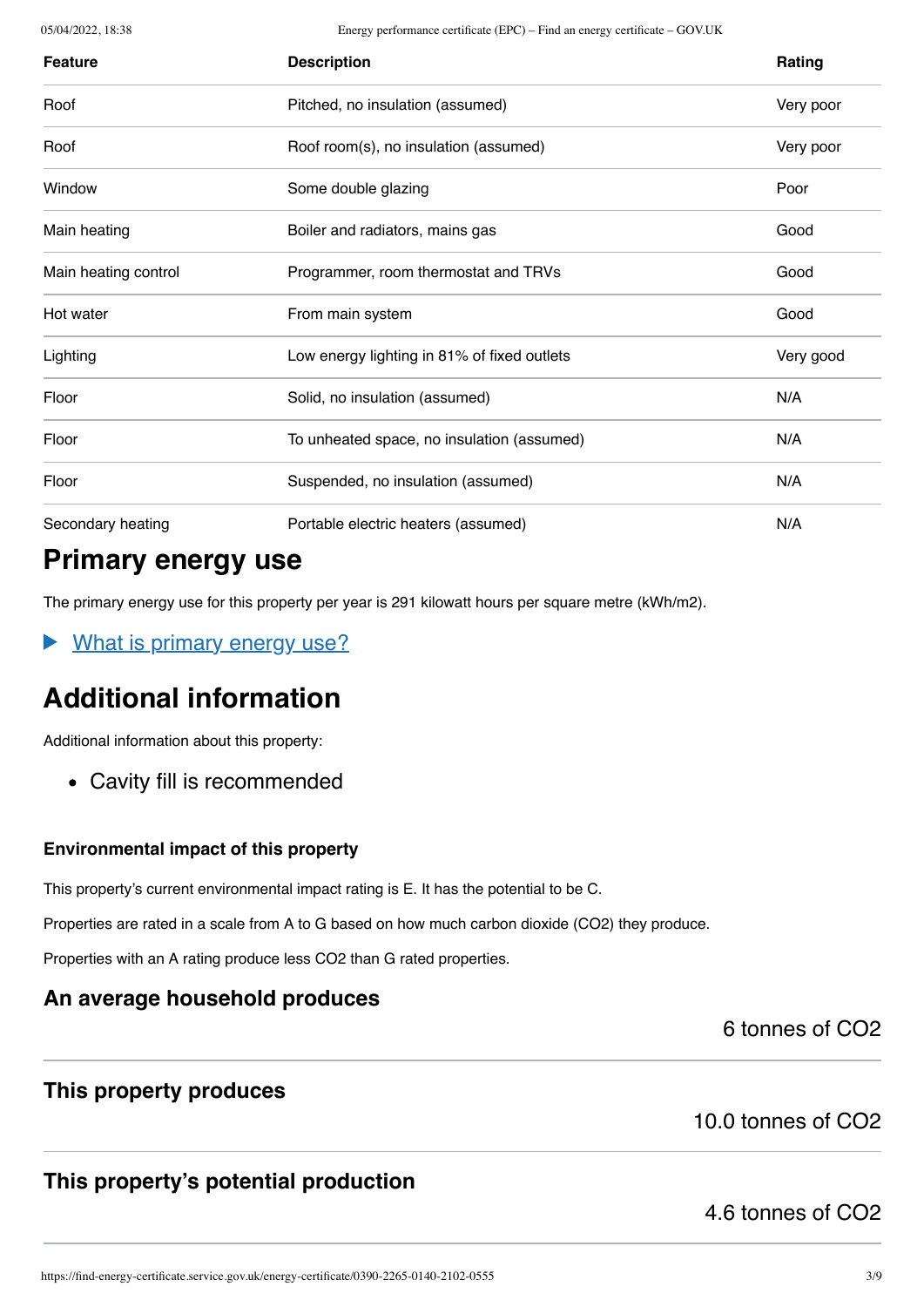By making the [recommended changes](#page-4-0), you could reduce this property's CO2 emissions by 5.4 tonnes per year. This will help to protect the environment.

Environmental impact ratings are based on assumptions about average occupancy and energy use. They may not reflect how energy is consumed by the people living at the property.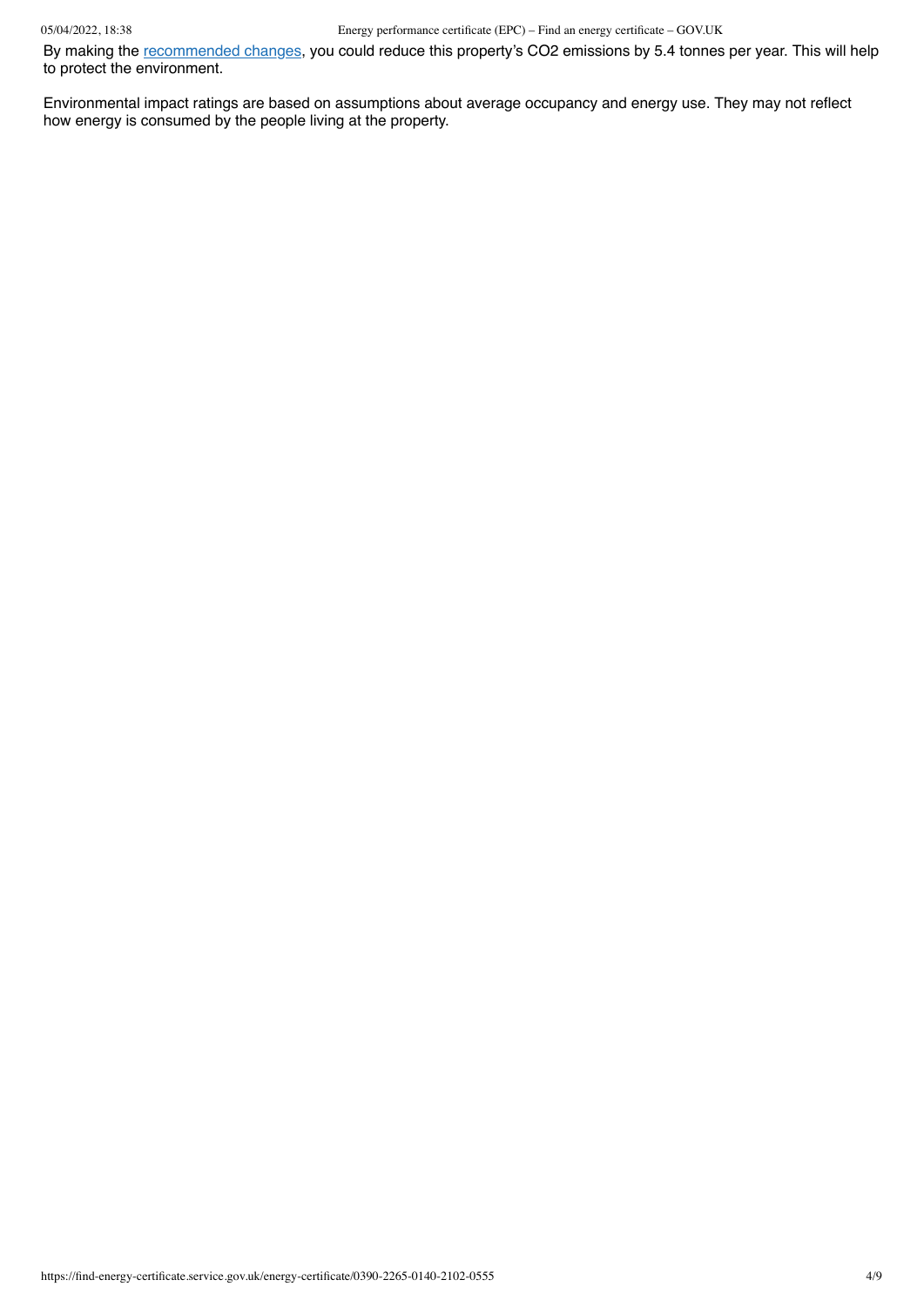#### <span id="page-4-0"></span>**How to improve this property's energy performance**

Making any of the recommended changes will improve this property's energy efficiency.

Potential energy rating **C** If you make all of the recommended changes, this will improve the property's energy rating and score from  $E(49)$  to  $C(77)$ . **Recommendation 1: Room-in-roof insulation** Room-in-roof insulation What is an energy rating?

**Typical installation cost**

#### **Typical yearly saving**

**Potential rating after carrying out recommendation 1**

| <b>Recommendation 2: Cavity wall insulation</b> |  |  |  |  |
|-------------------------------------------------|--|--|--|--|
|-------------------------------------------------|--|--|--|--|

Cavity wall insulation

**Typical installation cost**

**Typical yearly saving**

**Potential rating after carrying out recommendations 1 and 2**

# **Recommendation 3: Internal or external wall insulation**

Internal or external wall insulation

#### **Typical installation cost**

£4,000 - £14,000

£1,500 - £2,700

£227

54 | E

£500 - £1,500

£44

55 | D

## **Typical yearly saving**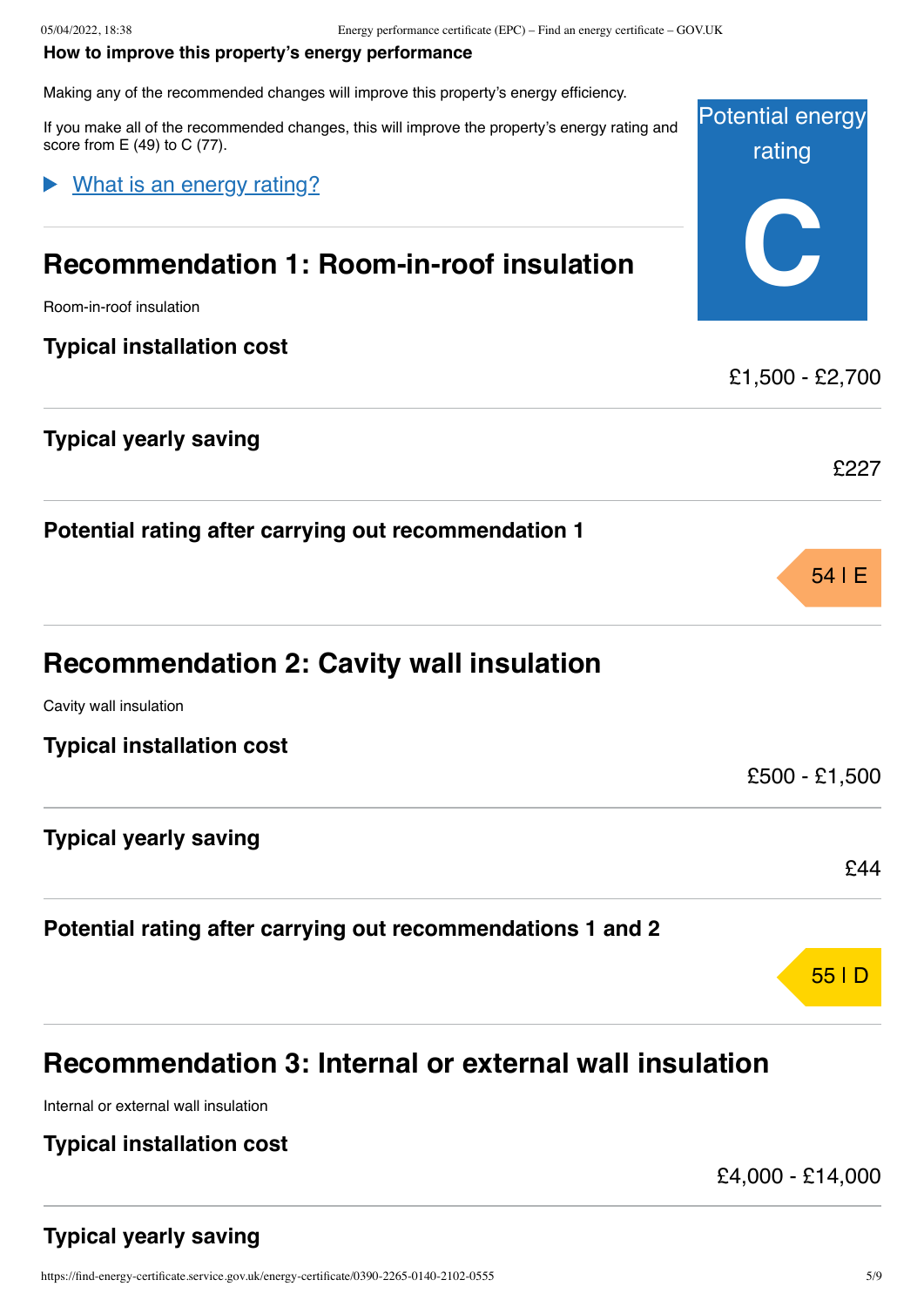# **Potential rating after carrying out recommendations 1 to 3** 65 | D **Recommendation 4: Floor insulation (suspended floor)** Floor insulation (suspended floor) **Typical installation cost** £800 - £1,200 **Typical yearly saving** £60 **Potential rating after carrying out recommendations 1 to 4** 67 | D **Recommendation 5: Floor insulation (solid floor)** Floor insulation (solid floor) **Typical installation cost** £4,000 - £6,000 **Typical yearly saving** £62 **Potential rating after carrying out recommendations 1 to 5** 68 | D **Recommendation 6: Draught proofing** Draught proofing **Typical installation cost** £80 - £120

## **Typical yearly saving**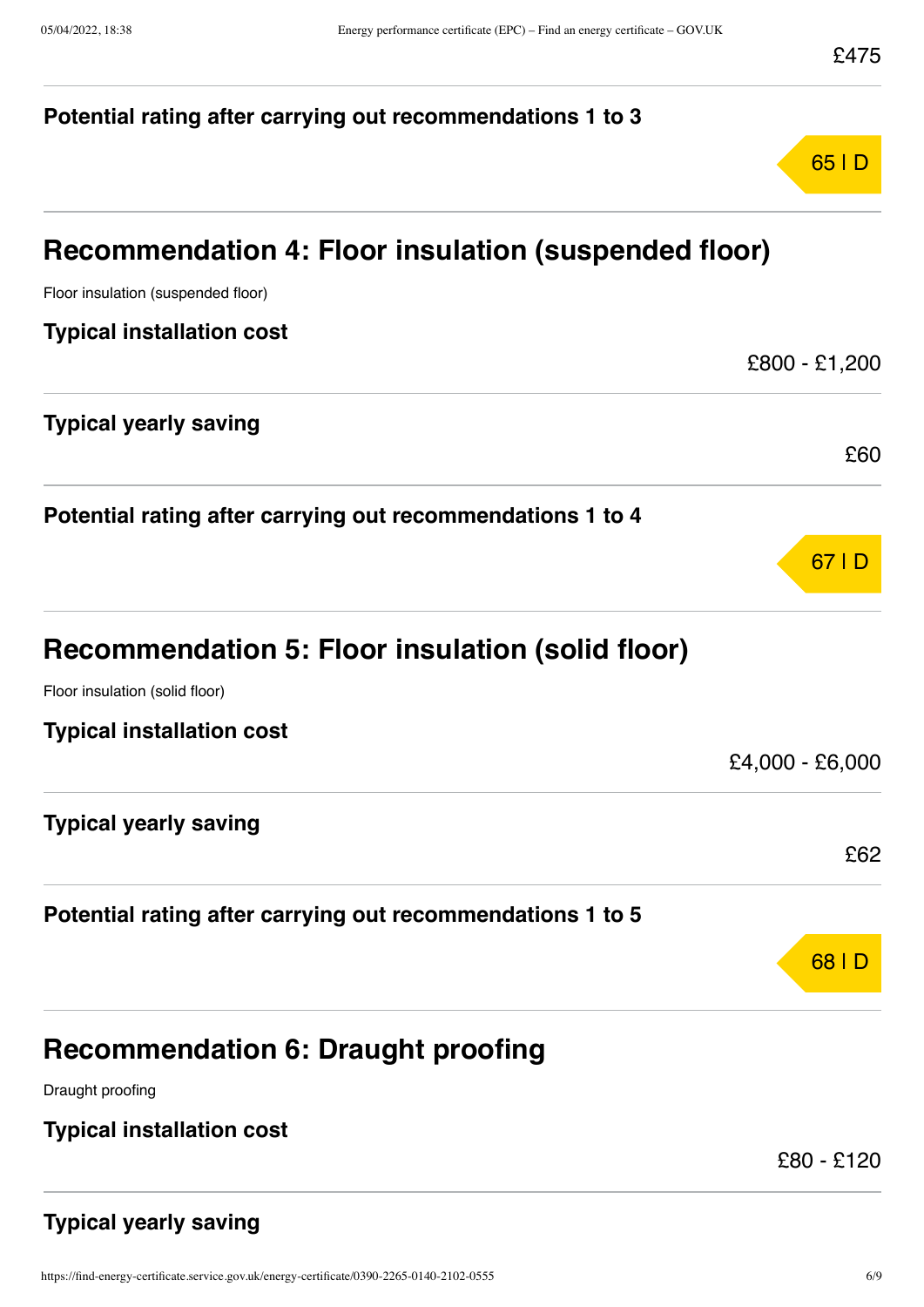# **Potential rating after carrying out recommendations 1 to 6** 69 | C **Recommendation 7: Double glazed windows** Replace single glazed windows with low-E double glazed windows **Typical installation cost** £3,300 - £6,500 **Typical yearly saving** £113 **Potential rating after carrying out recommendations 1 to 7** 71 | C **Recommendation 8: Solar photovoltaic panels, 2.5 kWp** Solar photovoltaic panels **Typical installation cost** £3,500 - £5,500 **Typical yearly saving** £319 **Potential rating after carrying out recommendations 1 to 8** 77 | C **Paying for energy improvements** [Find energy grants and ways to save energy in your home.](https://www.gov.uk/improve-energy-efficiency) (https://www.gov.uk/improve-energy-efficiency)

**Estimated energy use and potential savings**

**Estimated yearly energy cost for this property**

£2312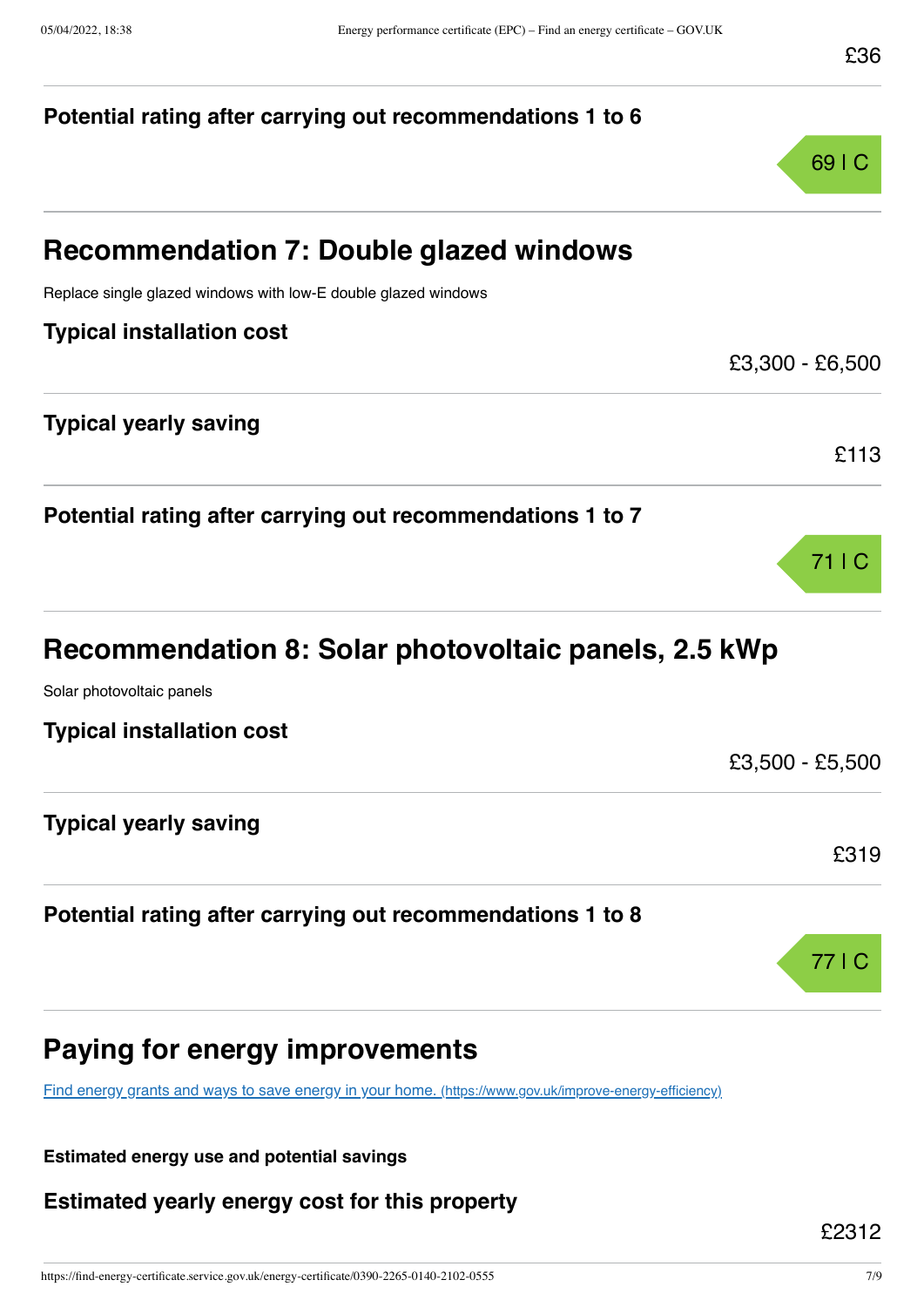## **Potential saving**

The estimated cost shows how much the average household would spend in this property for heating, lighting and hot water. It is not based on how energy is used by the people living at the property.

The estimated saving is based on making all of the recommendations in [how to improve this property's energy performance.](#page-4-0)

For advice on how to reduce your energy bills visit Simple Energy Advice [\(https://www.simpleenergyadvice.org.uk/\)](https://www.simpleenergyadvice.org.uk/).

# **Heating use in this property**

Heating a property usually makes up the majority of energy costs.

#### **Estimated energy used to heat this property**

#### **Space heating**

35102 kWh per year

## **Water heating**

2202 kWh per year

#### **Potential energy savings by installing insulation**

| <b>Type of insulation</b>     | Amount of energy saved |
|-------------------------------|------------------------|
| Loft insulation               | 999 kWh per year       |
| <b>Cavity wall insulation</b> | 767 kWh per year       |
| Solid wall insulation         | 8169 kWh per year      |

#### **Contacting the assessor and accreditation scheme**

This EPC was created by a qualified energy assessor.

If you are unhappy about your property's energy assessment or certificate, you can complain to the assessor directly.

If you are still unhappy after contacting the assessor, you should contact the assessor's accreditation scheme.

Accreditation schemes are appointed by the government to ensure that assessors are qualified to carry out EPC assessments.

# **Assessor contact details**

#### **Assessor's name**

Catherine Johnson

# **Telephone**

07747808125